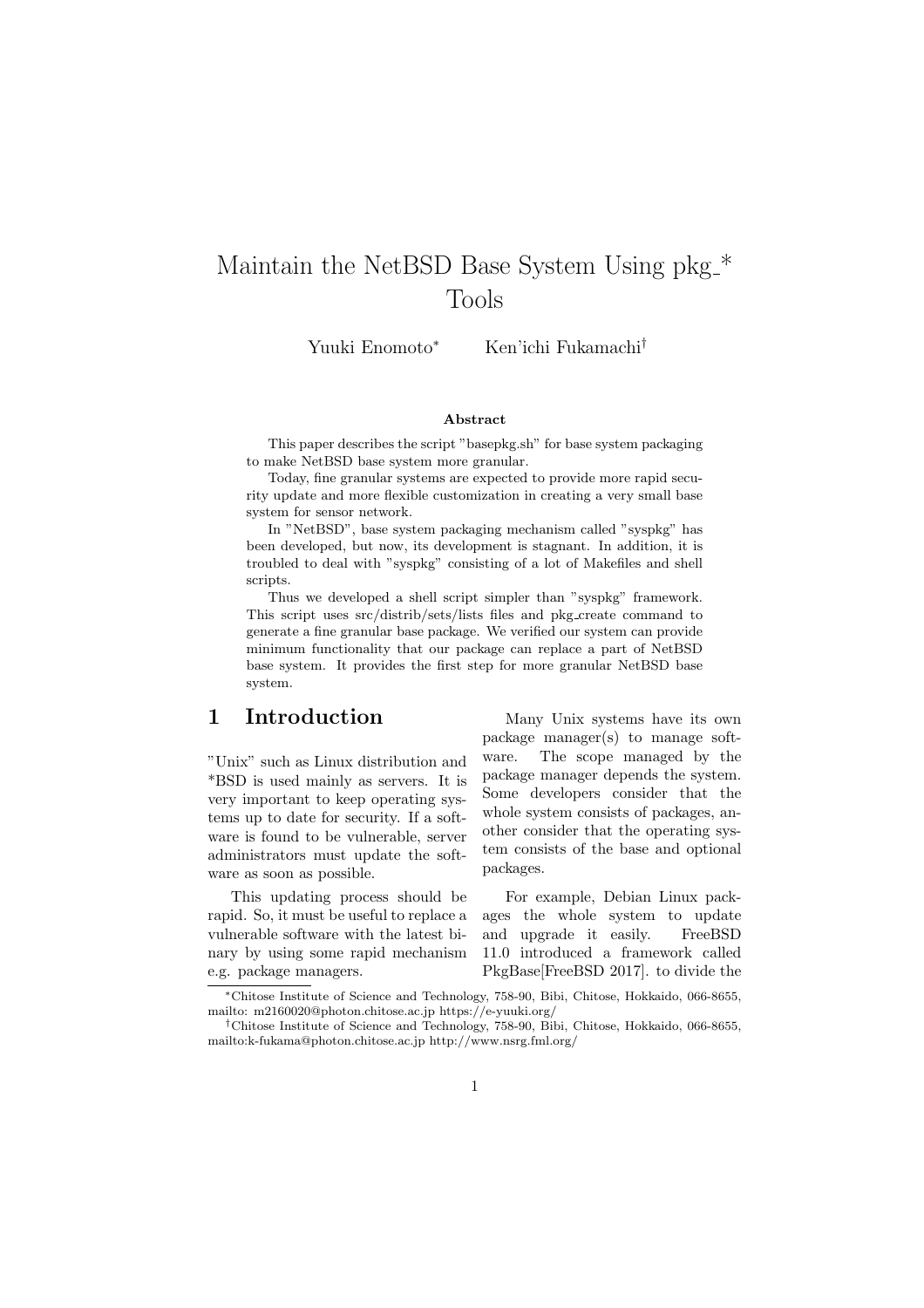base system into 757 packages where pkg(8) can manage the FreeBSD base system.

On the other hand, NetBSD had developed "syspkg" under the same concept described above, but its development is stagnant[NetBSD 2017]. Currently updating a base software on NetBSD needs building from the source code (or replacing the binary if the major upgrade is available). It is no quick response. So, NetBSD base system packaging is required.

# 2 Comparison of Package Management Systems

"Package" is a collection of software, configuration files and documents. This collection is usually packed into a single archive file in the format .tar.gz, .zip, et.al. "Package Manager" is a software that manages package installation, deinstallation and updating.

Almost all Unix clone systems consist of a base mandatory system, auxiliary systems (e.g. compilers, documents, X11 Window) and optional 3rd party packages. The package manager can modify the system by adding or deleting optional binary packages.

#### 2.1 Linux Distribution

"Debian" Linux and the derived distributions use "dpkg", "apt-get" and "apt" commands for package managements.

"CentOS" and the derived distributions use "rpm" and "yum" commands as package management systems.

There are a few Linux distributions (e.g. "Gentoo") where the package managers (e.g. "Portage") compile the source code and install it into the system.

### 2.2 FreeBSD

"FreeBSD" has a package system called "ports" to handle optional 3rd party packages[FreeBSD 2017]. "ports" consists of a lot of Makefiles to describe configurations. "pkg" command manages actual installation/deinstall action et.al.

By default, "ports" do not install the binary package directly, but "ports" can get and compile the source code, and install it into the system using the "pkg" command.

Also, "ports" can fetch and install binary packages provided by FreeBSD.

Instead of using "ports", FreeBSD users can use "pkg" command to manipulate packages.

#### 2.3 NetBSD

NetBSD has a portable package system called "pkgsrc"[NetBSD 2017] derived from the FreeBSD "ports" system. "pkgsrc" is mainly developed for NetBSD but also can be available on a lot of platforms: NetBSD, FreeBSD, OpenBSD, DragonFlyBSD, Solaris, Linux, Darwin and other commercial UNIX systems. Some systems such as DragonFlyBSD use "pkgsrc" as the package management system by default.

"pkgsrc" is similar to FreeBSD "ports" but different to use another utilities called "pkg \*" to install or remove compiled software.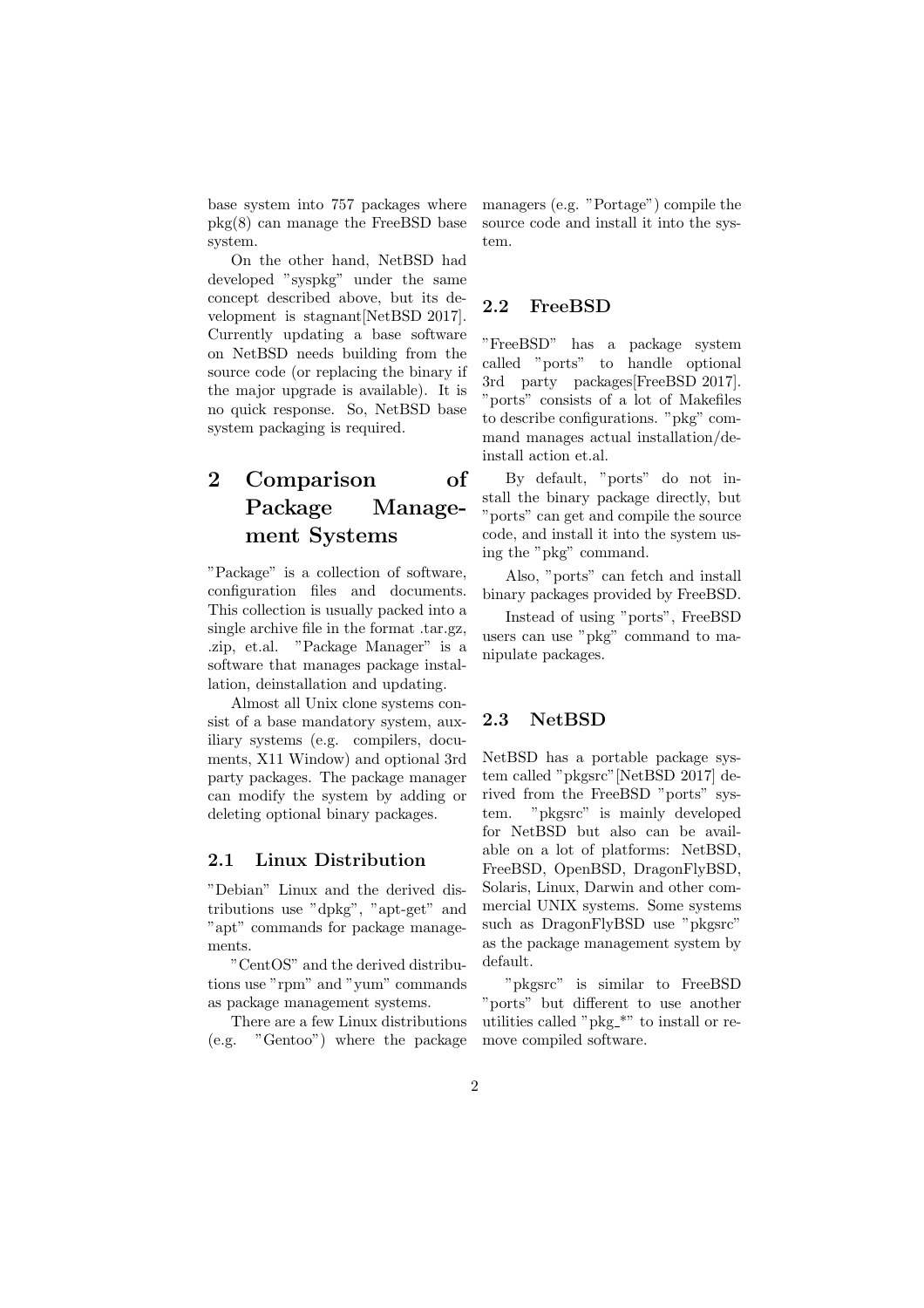#### 2.3.1 NetBSD pkg\_\* Utility

In NetBSD, the  $pkg_*^*$  utility consists of the following commands.

- pkg add
- pkg admin
- pkg create
- pkg delete
- pkg info

"pkg create" creates a binary package and saves it in "tgz" format. "pkg add" installs and upgrades package(s) created using pkg create. "pkg delete" removes the specified package(s) from the system. "pkg info" displays the package information. "pkg admin" executes management tasks for the package system.

### 2.4 OpenBSD

OpenBSD package system is similar to NetBSD one. But the package utility is written in Perl not C. Commands such as pkg add and pkg delete are the same Perl script, which changes the behavior by the called argument.

OpenBSD users can write arbitrary package management scripts by using these Perl modules in /usr/libdata/perl5/OpenBSD/.

# 3 Base System Packaging

## 3.1 Base System Packaging

There are Linux distributions managing the base system as a collection of packages. Debian Linux is a typical one. Debian's "Essential" package provides the minimum functionality required to generate a small base system[Debian 2017]. Software and functions in the base system can be easily added and deleted by handling them as a set of packages.

In the case of BSD  $Unix(s)$ , FreeBSD 11.0 introduced a mechanism called PkgBase. FreeBSD divides the base system into 757 packages for  $p\text{kg}(8)$  to be able to manage the base system.

Today NetBSD does not support base system packaging. NetBSD costs us a little bit of time to update a base software. We need to build from the source code and install it. Or we need to fetch and extract the binary distribution to overwrite the binary if the latest major distribution is available.

For example, consider that you want to install or remove only "groff" on your system.

We have roughly granular tar-balls on NetBSD where the base system is not packaged. We download text.tgz from the ftp site and unpack it in the root directory. So software other than groff will be installed together.

Instead of using text.tgz, we can install groff from "pkgsrc" (pkgsrc/textproc/groff). But in this case, after further updates, two "groff" will be installed such as in /usr/bin/groff and /usr/pkg/bin/groff. It may confuses users. Such a problem can be solved by packaging the base system with fine granularity.

NetBSD had developed "syspkg" under the same ideas described above, but its development is stagnant. Theoretically "syspkg" can manage the base system, but it is incomplete and not used well. We can run build.sh with the option -syspkgs to create a compiled base package, but the compiled package cannot be installed.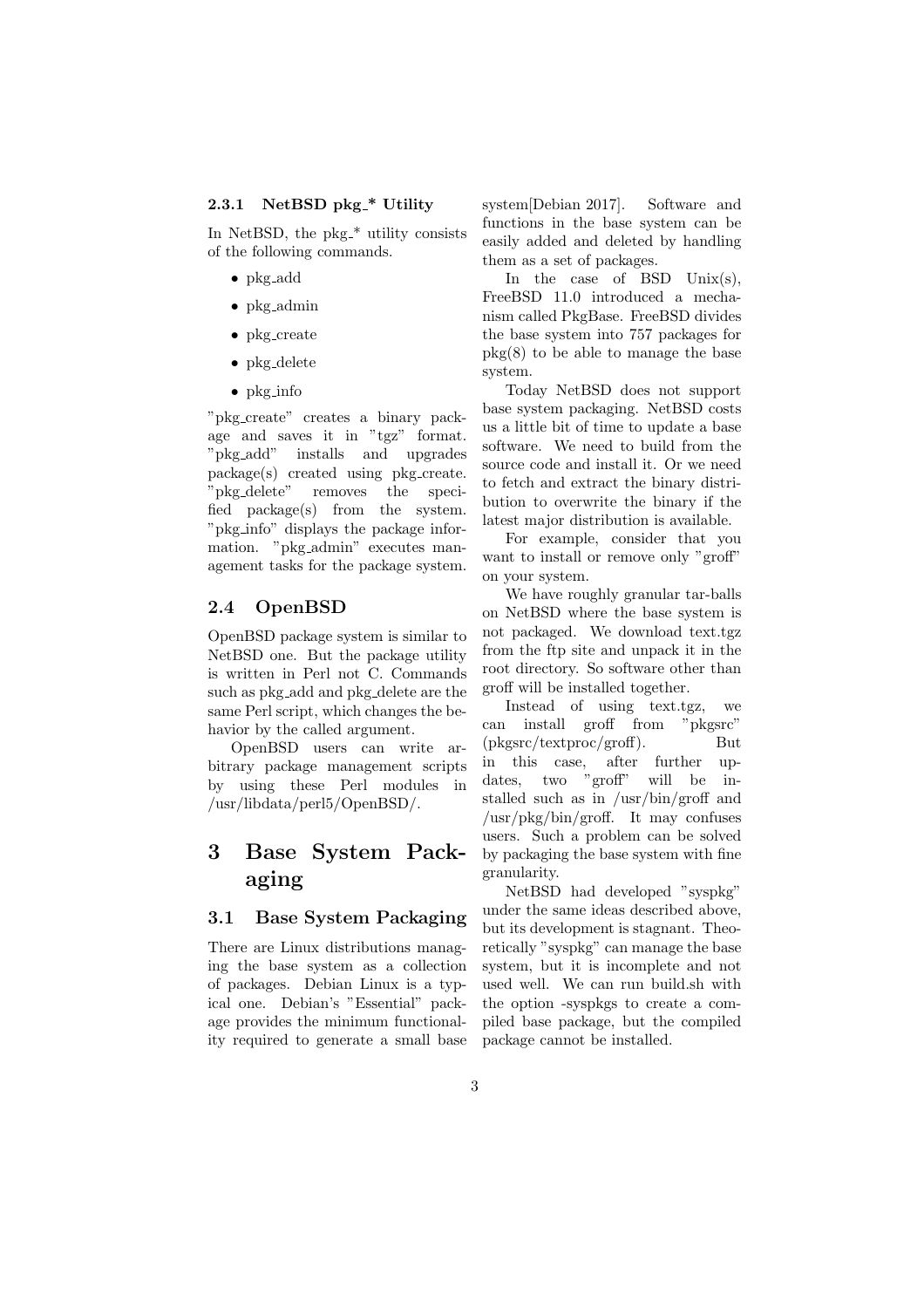### 3.2 Benefits of Base System Packaging

A system packaging a base system with fine granularity must has advantages to enable rapid update and flexible customization of base system.

Typical examples needed for rapid security updates in base system are some critical libraries such as "OpenSSL" and fundamental daemons such as "OpenSSH" and "Postfix".

From the other point of view on flexibility, it looks that demand to create a small base system easily increases since cheap tiny devices for sensor network are wished. For example, omega2[Omega2 2016] is a \$5 micro computer ready for Linux and FreeBSD. Also, Intel at CES in 2017 released a credit card size computer[Intel 2017]. But \$5 must be too expensive to use billions of devices over the world. Devices with more small storage and memory are preferrable, so easily customized small operating systems must be required.

# 4 Yet Another NetBSD Base System Packaging

Instead of "syspkg", We have developed a "basepkg.sh"[Enomoto 2016]. It is a just shell script simpler than "syspkg" framework.

### 4.1 problems on "syspkg" framework

NetBSD source tree contains incomplete "syspkg" framework, but its development is stagnant.

The style of "syspkg" framework is traditional. It mainly consists of a lot of Makefiles under usr/src/distrib/sets/ and usr/src/distrib/syspkg/. It looks beyond our control to reconstruct the current "syspkg". We determined that it would be easier to develop another script that creates base packages.

Instead of traditional Makefile style, our script is a wrapper to use pkg tools based on information in usr/src/distrib/sets/lists/. Currently pkg<sub>-</sub> tools is used only for "pkgsrc", but these tools are used for all software in the base system if we can prepare proper configuration files for pkg \* tools.

### 4.2 basepkg.sh

"basepkg.sh" creates a binary package based on information under "usr/src/distrib/sets/lists/". The script runs in two steps.  $(1)$ prepare configuration files based on "usr/src/distrib/sets/lists/". (2) call pkg \* tools to create packages actually.

## 4.2.1 Preparation of Configuration Files

Files under "usr/src/distrib/sets/lists/" contains program and configuration paths with classified information. Our script resolves the package name based on "usr/src/distrib/sets/lists/".

In addition, a configuration file is necessary to create a compiled package. basepkg.sh uses the following setting files, which is same as "pkgsrc" ones.

 $\bullet$  +BUILD INFO Information on the environment in which the package was created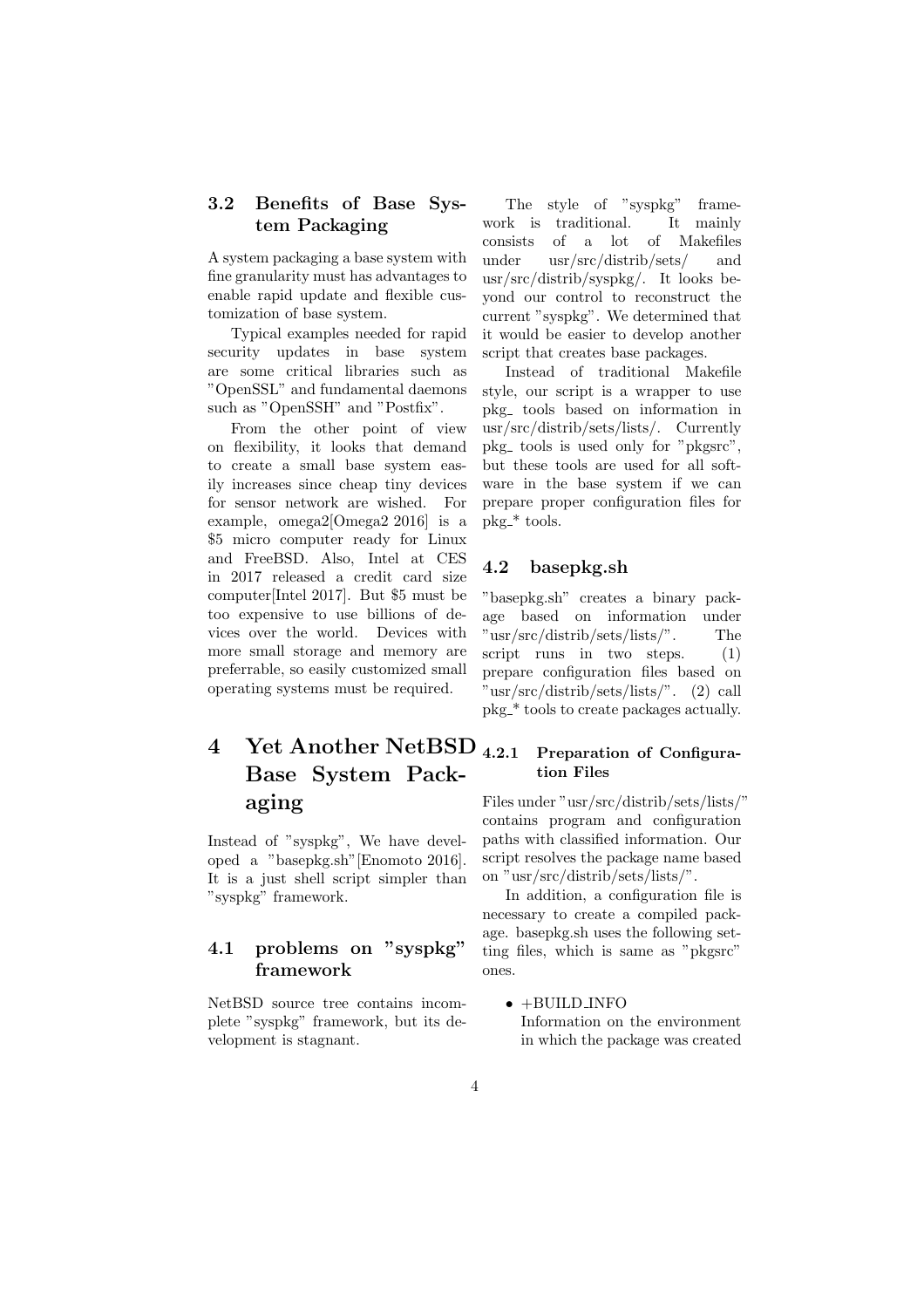- $\bullet$  +COMMENT Comment of the package
- $\bullet$  +CONTENTS Information on the path of the file to be stored in the package
- $\bullet$  +DESC Description of the package

#### 4.2.2 Package Creation

"basepkg.sh" calls pkg create command to create the corresponding compiled packages in using configuration files created above.

The created compiled package can be installed using the pkg add command. We can use the pkg delete command to remove it from the system. pkg info command shows information on the binary package. However, at this moment, useful information is not displayed since our package does not contain the corresponding +DESC file.

We confirmed that we can install compiled packages basepkg.sh creates on NetBSD-7.0.2/amd64 by using pkgsrc/pkgtools/pkg install version 20160410.

## 5 Future Work

As a result of development, it has turned out that difficulty of base system packaging comes from package classification rather than package creation process.

Firstly, we need to investigate that the number of packages are proper or not. Currently "basepkg.sh" generates 879 binary packages as classified by usr/src/distrib/sets/lists. The number is almost same as one of FreeBSD base packages. But it is not clear that the graduality is proper for operation. We need to find the criterion of the graduality and classification. It is also required when we add a new software.

Secondly, packaging should be enhanced to run a hook since installation/deinstallation of shared library package needs the corresponding daemon restarting. We can use PRE-INSTALL and POST-INSTALL scripts of pkg add command, but we should prepare the scripts, which are not covered by usr/src/distrib/sets/lists/. We need to arrange another configurations for such scripts.

Lastly, we need to fix the master database for package creation process. There are some empty packages since there are not corresponding binaries in +CONTENTS. For example, "comp-obsolete" package contains /usr/bin/atf-compile command, but there is no /usr/bin/atf-compile in the binary set of NetBSD-7.0.2/amd64.

## 6 Conclusion

We have developed a script "basepkg.sh" for base system packaging to make NetBSD base system more granular. It provides the first step for more granular NetBSD base system.

Fine granular systems become more important for rapid update and flexible customization of system in the future Internet and sensor networks. We believe that our system helps one small step for it.

## Acknowledgments

I would like to thanks Ken'ichi Fukamachi, NetBSD developers and Japan